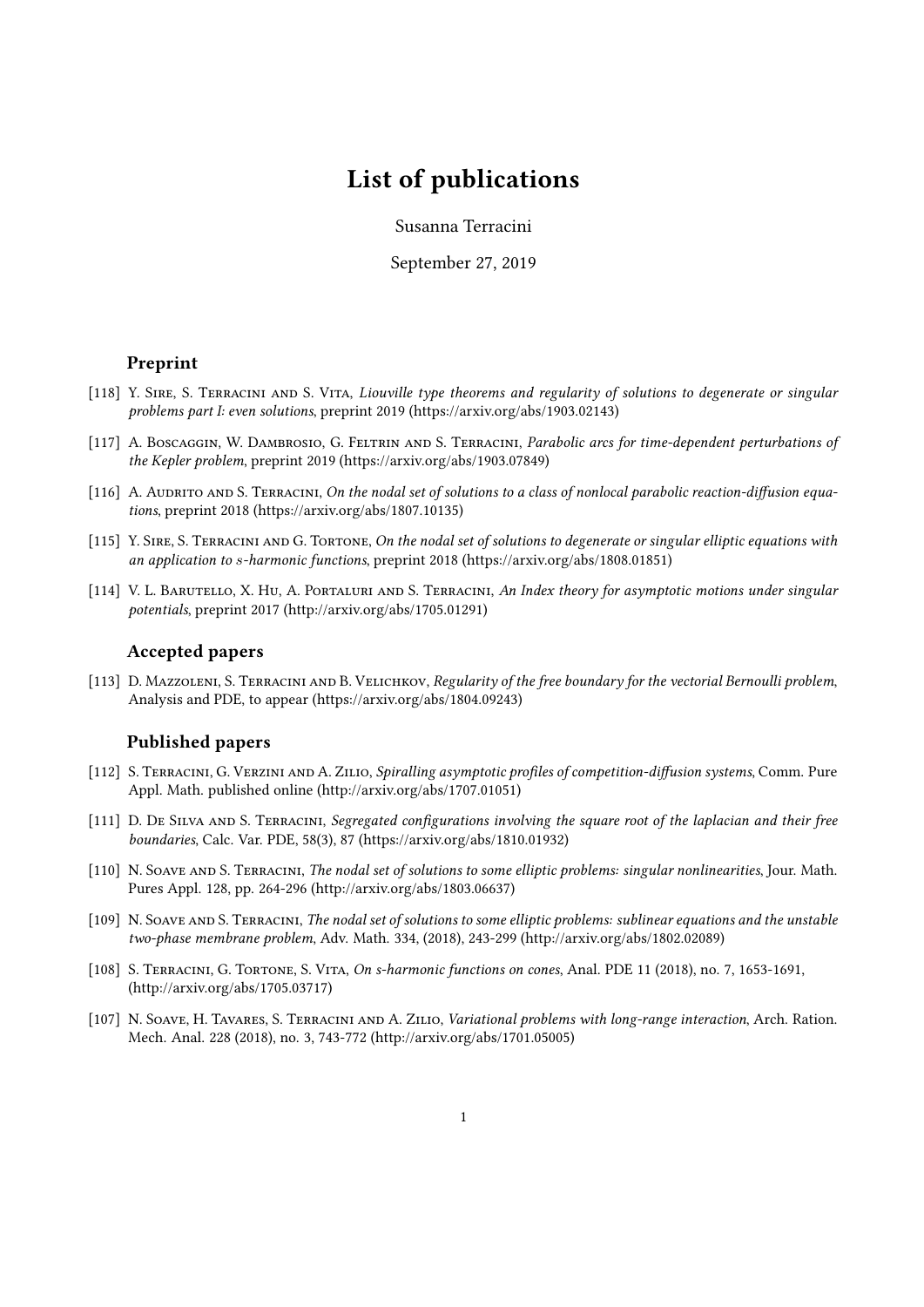- [106] S. Terracini and S. Vita, On the Asymptotic Growth of Positive Solutions to a Nonlocal Elliptic Blow-up System Involving Strong Competition, Ann. Inst.H. Poincaré Anal. Non Linéaire, AN 35 (2018) 831-858 (http://arxiv.org/abs/1604.03264)
- [105] D. MAZZOLENI, S. TERRACINI AND B. VELICHKOV, Regularity of the optimal sets for spectral functionals, Geom. Funct. Anal. 27 (2017), no. 2, 373-426 (http://arxiv.org/abs/1609.01231)
- [104] A. Boscaggin, W. Dambrosio and S. Terracini, Scattering parabolic solutions for the spatial N-centre problem, Arch. Ration. Mech. Anal. 223 (2017), no. 3, 1269-1306 (http://arxiv.org/abs/1602.02897)
- [103] S. Terracini, G. Verzini and A. Zilio, Uniform Hölder bounds for strongly competing systems involving the square root of the laplacian, J. Eur. Math. Soc. (JEMS) 18 (2016), no. 12, 2865-2924 (http://arxiv.org/abs/1211.6087)
- [102] D. BONHEURE, M. GROSSI, B. NORIS AND S. TERRACINI, Multi-layer radial solutions for a supercritical Neumann problem, J. Differential Equations 261 (2016), no. 1, 455-504 (http://arxiv.org/abs/1508.01619)
- [101] N. SOAVE, H. TAVARES, S. TERRACINI AND A. ZILIO, Hölder bounds and regularity of emerging free boundaries for strongly competing Schrödinger equations with nontrivial grouping, Nonlinear Anal. 138 (2016), 388-427, (http://arxiv.org/abs/1506.00800)
- [100] M. RAMOS, H. TAVARES AND S. TERRACINI, Existence and regularity of solutions to optimal partition problems involving Laplacian eigenvalues, Arch. Ration. Mech. Anal. 220 (2016), no. 1, 363-443, (http://arxiv.org/abs/1403.6313)
- [99] B. NORIS, M. NYS, S. TERRACINI, On the eigenvalues of Aharonov-Bohm operators with varying poles: pole approaching the boundary of the domain, Comm. Math. Phys, 339 (2015) n.3, 1101-1146 (http://arxiv.org/abs/1411.5244)
- [98] L. Abatangelo and S. Terracini, Harmonic functions in union of chambers, DCDS-A 35 (2015), 5609-5629 (http://arxiv.org/abs/ 1210.1070)
- [97] N. SOAVE AND S. TERRACINI, Liouville theorems and 1-dimensional symmetry for solutions of an elliptic system modeling phase separation, Adv. Math. 279 (2015), 29-66., (http://arxiv.org/abs/1404.7288)
- [96] V. BONNAILLIE-NOËL, B. NORIS, M. NYS, S. TERRACINI, On the eigenvalues of Aharonov-Bohm operators with varying poles, Analysis & PDE 7-6 (2014), 1365–1395, (http://arxiv.org/abs/1310.1211)
- [95] L. Abatangelo, V. Felli and S. Terracini, Singularity of eigenfunctions at the junction of shrinking tubes, Part II J. Differential Equations, 256 (2014) 3301-3334, (http://arxiv.org/abs/1302.2865)
- [94] S. TERRACINI, N. TzvETKOV AND N. VISCIGLIA, The Nonlinear Schrödinger equation ground states on product spaces, Analysis & PDE 7 (2014), n. 1, 73-96 (http://arxiv.org/abs/1205.0342)
- [93] L. ABATANGELO, V. FELLI AND S. TERRACINI, On the sharp effect of attaching a thin handle on the spectral rate of convergence, Journal of Functional Analysis 266 (2014) 3632-3684 (http://arxiv.org/abs/1307.7930)
- [92] S. Terracini, G. Verzini and A. Zilio, Uniform Hölder regularity with small exponent in competition-fractional diffusion systems, DCDS-A 33 (2014) n.6, 2669-2691 (http://arxiv.org/abs/1303.6079)
- [91] V. Barutello, S. Terracini and G. Verzini, Entire Parabolic Trajectories as Minimal Phase Transitions, Calc. Var. PDE, 49 (2014), no. 1-2, 391-429, (http://arxiv.org/abs/1105.3358)
- [90] P. Poláčik and S. Terracini, Nonnegative solutions with a nontrivial nodal set for elliptic equations on smooth symmetric domain, Proc. Amer. Math. Soc. 142 (2014), no. 4, 1249-1259 (http://arxiv.org/abs/1205.1213)
- [89] N. Soave and S. Terracini, Avoiding collisions under topological constraints in variational problems coming from celestial mechanics, Festschrift Volume for Mme Choquet-Bruhat, Journal of Fixed Point Theory and Applications 14 n. 2 (2013), 457-501, (http://arxiv.org/abs/1404.2490)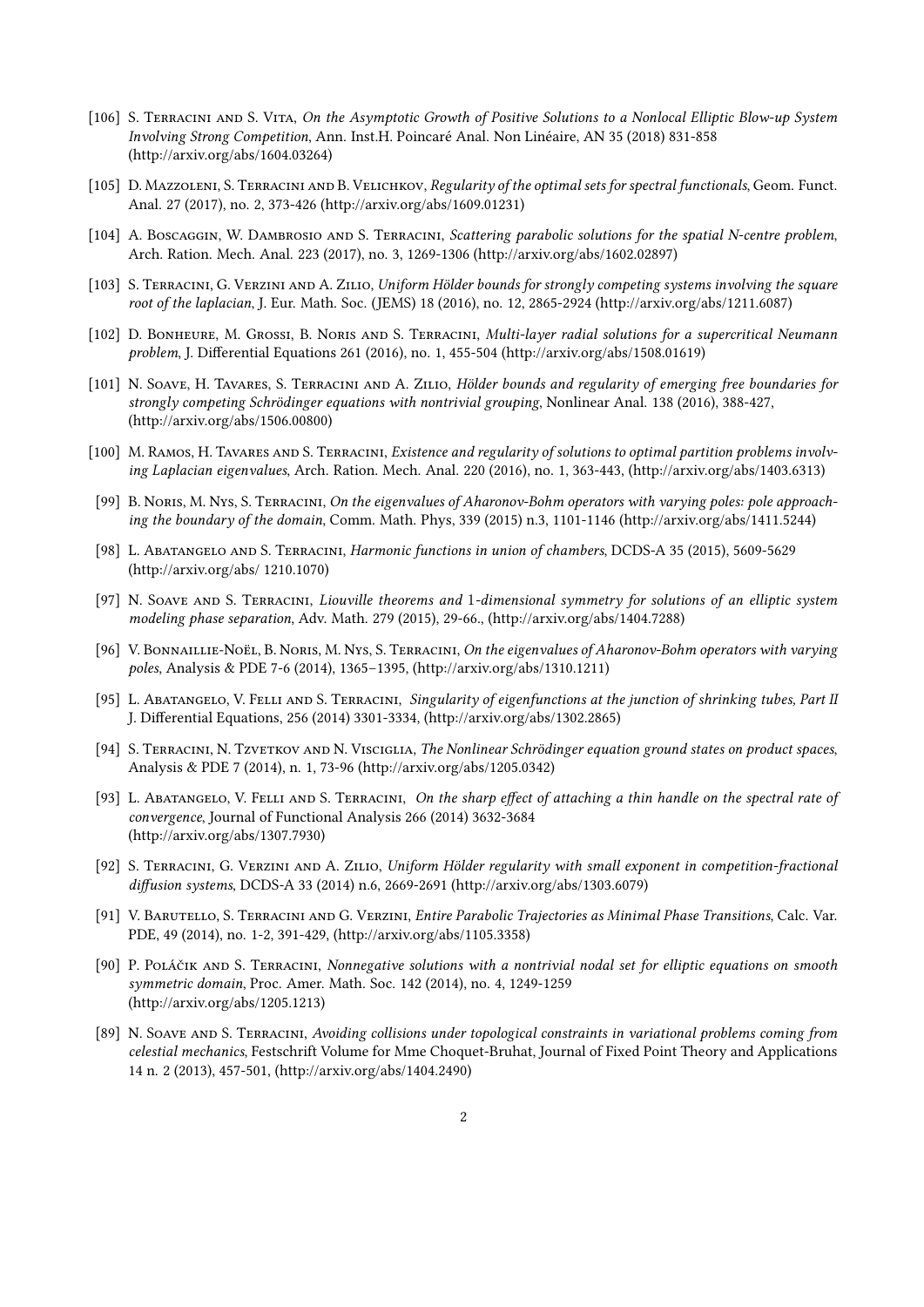- [88] M-M. BOUREANU, B. NORIS, S. TERRACINI. Sub and supersolutions, invariant cones and multiplicity results for p-Laplace equations, Proceedings of the Conference on Nonlinear Partial Differential Equations, edited by Enzo Mitidieri, Vicentiu Radulescu, and James Serrin, Honorary Editor, AMS series on Contemporary Mathematics (CONM) 595 (2013) 91-119 (http://arxiv.org/abs/ 1210.2274)
- [87] H. Berestycki, S. Terracini, K. Wang and J.C. Wei, Existence and Stability of Entire Solutions of an Elliptic System Modeling Phase Separation, Advances in Mathematics 243 (2013), 102-126, (http://arxiv.org/abs/1204.1038)
- [86] V. FELLI AND S. TERRACINI, Singularities of eigenfunctions at the junction of shrinking tubes, Part I, J. Differential Equations, 255 (2013), n.4, 633-700., (http://arxiv.org/abs/1202.4414),
- [85] V. BARUTELLO, S. TERRACINI AND G. VERZINI, Entire Minimal Parabolic Trajectories: the planar anisotropic Kepler problem, Arch. Rat. Mech. Anal., 207, n. 2 (2013), 583–609, DOI: 10.1007/s00205-012-0565-9 (http://arxiv.org/abs/1109.5504)
- [84] N. SOAVE AND S. TERRACINI, Addendum to: Symbolic Dynamics for the N-centre problem at negative energies, DCDS-A 33 n.8, (2013) 3825–3829, DOI:10.3934/dcds.2013.33.3825
- [83] S. Terracini, Le traiettorie paraboliche della meccanica celeste come transizioni di fase minimali, Bollettino della Unione Matematica Italiana (9) V (2012), 689-710
- [82] H. Tavares and S. Terracini, Regularity of the nodal set of segregated critical configurations under a weak reflection law, Calc. Var. PDE 45, n. 3 (2012), 273-317
- [81] V. FELLI, A. FERRERO AND S. TERRACINI, A note on local asymptotics of solutions to singular elliptic equations via monotonicity methods, Milan Journal of Mathematics 80, n. 1 (2012), 203-226
- [80] B. Noris, H. Tavares Terracini S. and G. Verzini, Convergence of minimax and continuation of critical points for singularly perturbed systems, Journal of the European Mathematical Society 14 (2012) n.4, 1245-1273
- [79] V. Felli, A. Ferrero and S. Terracini, On the behavior at collisions of solutions to Schrödinger equations with many-particle and cylindrical potentials, DCDS-A 32 n. 11 (2012), 3895-3956
- [78] N. Soave and S. Terracini, Symbolic Dynamics for the N-centre problem at negative energies, DCDS-A 32 (2012), 3201–3345
- [77] H. TAVARES, S. TERRACINI, Sign-changing solutions of competition-diffusion elliptic systems and optimal partition problems, Ann. Inst.H. Poincaré Anal. Non Linéaire 29 (2012), 279-300
- [76] H. TAVARES, S. TERRACINI, G. VERZINI AND T. WETH, Existence and nonexistence of entire solutions for non-cooperative cubic elliptic systems, Comm. Partial Differential Equations 36 (2011), no. 11, 1988-2010
- [75] L. ABATANGELO AND S. TERRACINI, Solutions to nonlinear Schrödinger equations with singular electromagnetic potential and critical exponent, J. Fixed Point Theory Appl. 10 (2011), 147-180
- [74] R. Castelli and Susanna Terracini, On the regularization of the collision solutions of the one-center problem with weak forces, DCDS-A, 31 (2011), 1197-1218
- [73] V. FELLI, A. FERRERO AND S. TERRACINI, Asymptotic behavior of solutions to Schrödinger equations near an isolated singularity of the electromagnetic potential, Journal of the European Mathematical Society, 13 (2011), 119-174.
- [72] L. ABATANGELO AND S. TERRACINI, A note on the complete rotational invariance of biradial solutions to semilinear elliptic equations, Advanced Nonlinear Studies, 11 (2011), 233-245
- [71] B. NORIS AND TERRACINI S., Nodal sets of magnetic Schrödinger operators of Aharonov Bohm type and energy minimizing partitions, Indiana Univ. Math. J. 59 (2010), 1361-1402
- [70] B. HELFFER, T. HOFFMANN-OSTENHOF AND S. TERRACINI, Minimal partitions in dimension 3, Discrete and Continuous Dynamical Systems A, 28 (2010), 617-635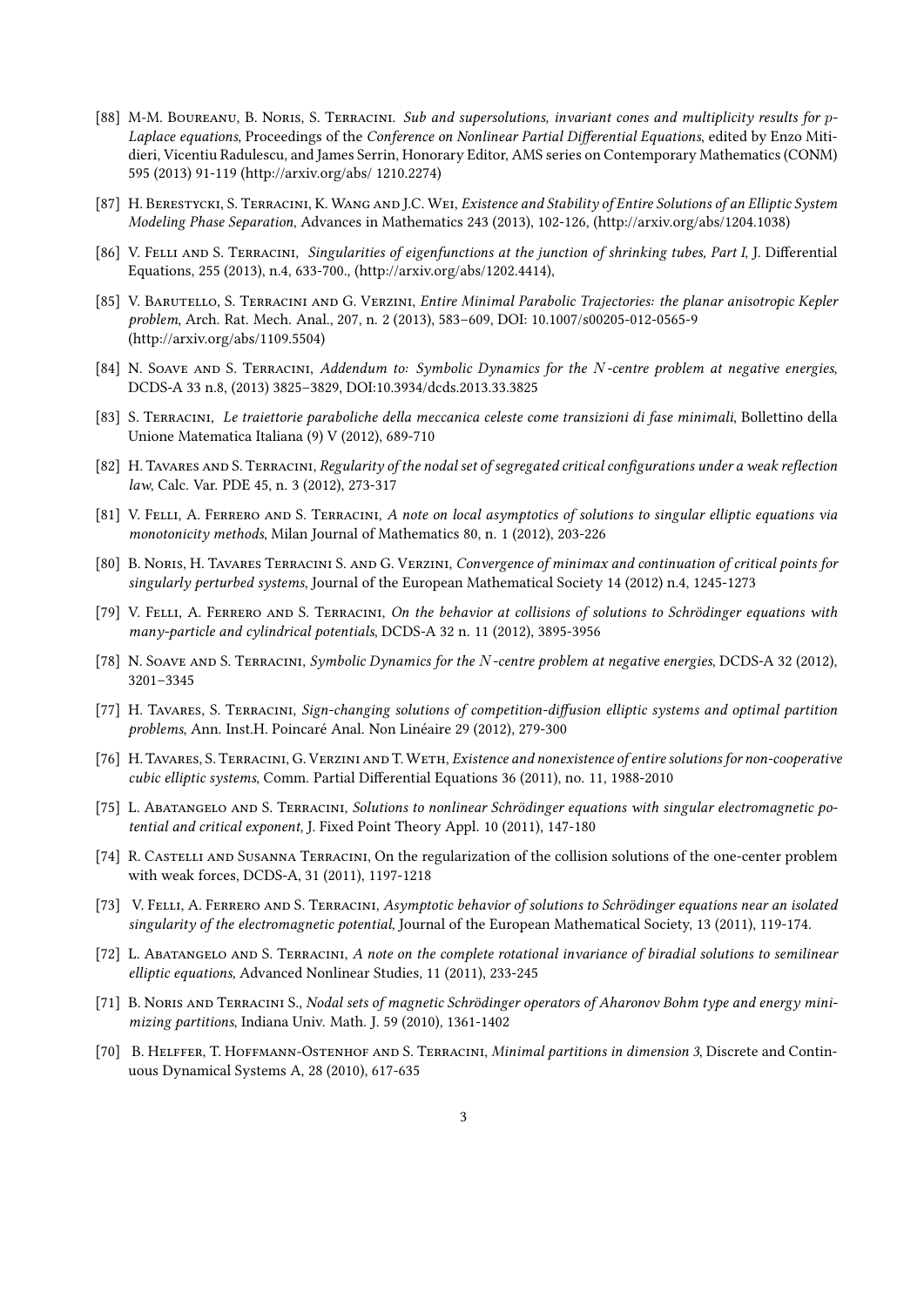- [69] B. HELFFER, T. HOFFMANN-OSTENHOF AND S. TERRACINI, On Spectral Minimal Partitions: the Case of the Sphere, in Around the Research of Vladimir Maz'ya III. Analysis and Applications Ari Laptev (Ed.). International Mathematical Series. Vol. 13, Springer, 2010
- [68] B. Noris, H. Tavares, Terracini S. and G. Verzini, Uniform Hölder bounds for nonlinear Schrödinger systems with strong competition, Comm. Pure Appl. Math. 63 (2010), 267–302
- [67] S. Terracini and G. Verzini, Multipulse phases in k–mixtures of Bose–Einstein condensates, Arch. Rat. Mech. Anal. 194 n. 3 (2009), 717-741
- [66] V. Felli, E.M. Marchini, and S. Terracini, On Schrödinger operators with multisingular inverse-square anisotropic potentials, Indiana Univ. Math. J. 58 No. 2 (2009), 617-676.
- [65] B. HELFFER, T. HOFFMANN-OSTENHOF AND S. TERRACINI, Nodal domains and spectral minimal partitions, Ann. Inst. H. Poincaré Anal. Non Linéaire, 26 (2009) 101-138
- [64] S. TERRACINI,  $n$ -body and choreographies, Article for the Encyclopedia of Complexity and System Science, Robert A. Meyers (Ed.), Springer New York (2009), 5959 - 5986
- [63] V. Felli, E.M. Marchini, and S. Terracini, On Schrödinger operators with multisingular inverse-square anisotropic potentials, Discrete and Continuous Dynamical Systems A, 21 (2008), 285-313
- [62] V. BARUTELLO, FERRARIO D.L., TERRACINI S., On the singularities of generalized solutions to n-body type problem, Int Math Res Notices.2008 (2008), rnn069-78
- [61] V. BARUTELLO, FERRARIO D.L., TERRACINI S., Symmetry groups of the planar three-body problems and actionminimizing trajectories, Arch. Rational Mech. Anal. 190 (2008), 189-226
- [60] TERRACINI S., VENTURELLI A., Symmetric trajectories for the 2N-body problem with equal masses, Arch. Rat. Mech. Anal, 184 (2007) n.3 , 465–493
- [59] BARUTELLO V., TERRACINI S., A bisection algorithm for the numerical Mountain Pass, NoDEA: Nonlinear Differential Equations and Applications, 14 (2007), 527-539
- [58] V. Felli, E.M. Marchini, and S. Terracini, On Schrödinger operators with multipolar inverse-square potentials, J. of Functional Analysis, 250 (2007), 265–316
- [57] BARUTELLO V, TERRACINI S., Double choreographical solutions for n-body type problems, Celestial Mechanics and Dynamical Astronomy , 95 (2006), 1-4, 67–80
- [56] S. TERRACINI, On the variational approach to the periodic N-body problem, Celestial Mechanics and Dynamical Astronomy , 95 (2006), 1-4, 3-25
- [55] CONTI M., TERRACINI S., VERZINI G., Uniqueness and Least Energy Property for Solutions to Strongly Competing Systems, Interfaces and Free Boundaries, 8 (2006), 437–446
- [54] G. ARIOLI, V. BARUTELLO AND S. TERRACINI, A new branch of mountain pass solutions to the choreographical 3-body problem, Comm. Math. Phys, 268 (2006) 439-463
- [53] Felli, V., Terracini, S., Nonlinear Schrödinger equations with symmetric multipolar potentials, Calc. Var. 27 (2006), 25-58
- [52] Molteni G., Serra E., Tarallo M. and S. Terracini, Asymptotic resonance, interaction of modes and subharmonic bifurcation, Arch. Rat. Mech. Anal., 182 (2006), 77-123
- [51] FELLI V., TERRACINI S., Elliptic Equations with multi-singular inverse-square potentials and critical nonlinearity, Comm. Partial Differential Equations 31 (2006), no. 1-3, 469-495.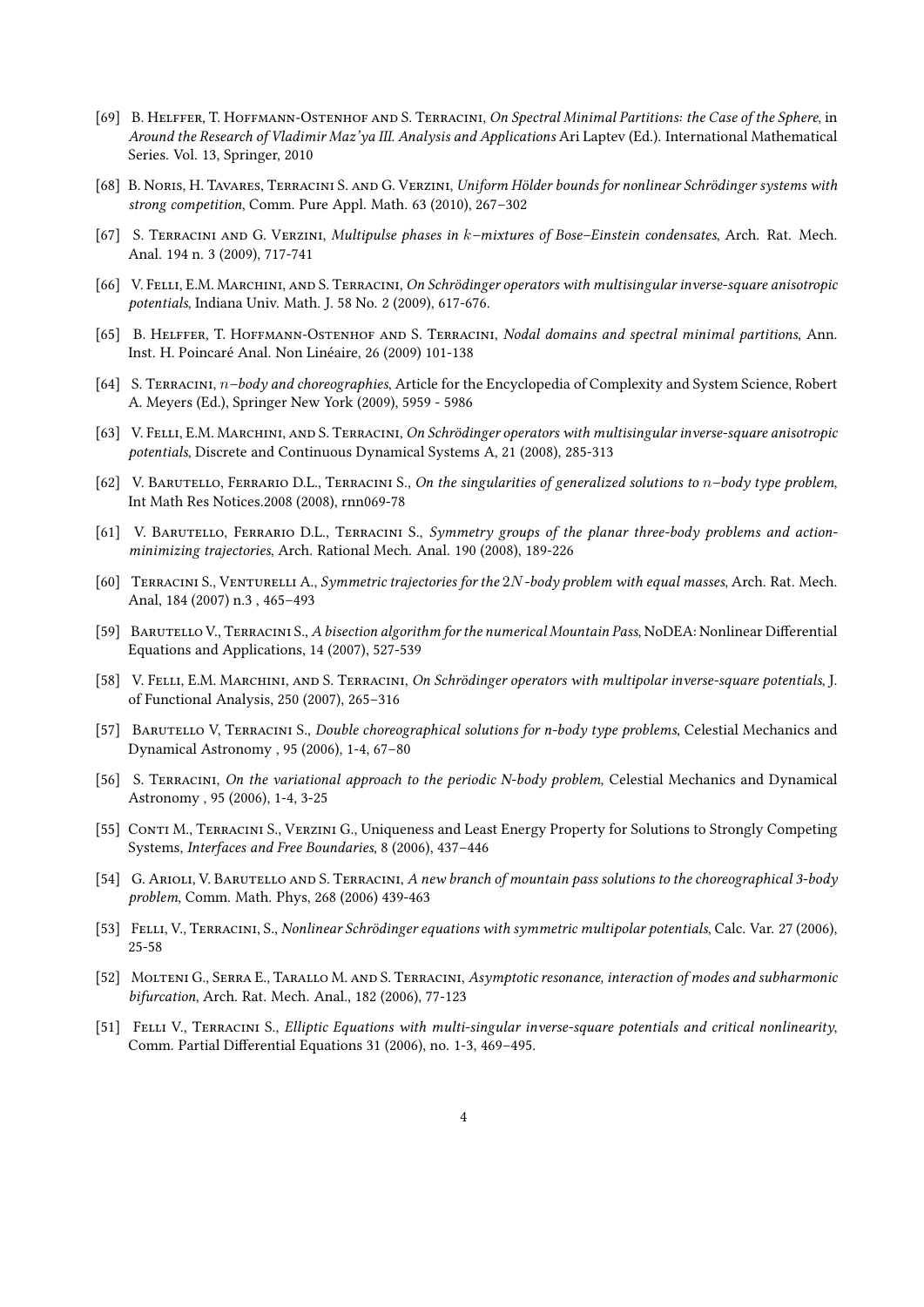- [50] Felli V., Terracini S., Fountain-like solutions for elliptic equations with Hardy potential, Commun. Contemp. Math., 7 (2005) n.6, 867-904
- [49] Conti M., Terracini S., Verzini G., Asymptotic estimates for the spatial segregation of competitive systems, Adv. Math. 195 (2005), no. 2, 524–560.
- [48] ARIOLI G., KOCH H., TERRACINI S., Two novel methods and multi-mode periodic solutions for the Fermi Pasta Ulam model, Comm. Math. Phys, 255 (2005), n. 1, 1-19
- [47] CONTI M., TERRACINI S., VERZINI G., On a class of optimal partition problems related to the Fucik spectrum and the monotonicity formulae, ?Calc. Var. 22 (2005), n. 1, 45-72
- [46] CONTI M., TERRACINI S., VERZINI G., A variational problem for the spatial segregation of reaction–diffusion systems, Indiana Univ. Math. J. 54 (2005), no. 3, 779–815.
- [45] CONTI M., TERRACINI S., VERZINI G., Infinitely many solutions to fourth order superlinear periodic problems, Trans. Amer. Math. Soc. 356 (2004), no. 8, 3283–3300
- [44] BARUTELLO V., TERRACINI S., Action Minimizing Orbits in the N-body problem with simple choreography contstraint, Nonlinearity 17 (2004), 2015-2039
- [43] FERRARIO, DAVIDE L.; TERRACINI, SUSANNA, On the Existence of Collisionless Equivariant Minimizers for the Classical n-body Problem, Invent. Math. 155 (2004), no. 2, 305–362
- [42] D. BONHEURE, L. SANCHEZ, M. TARALLO AND S. TERRACINI, Heteroclinics connection between non conosecutive equilibria of a class of fourth order differential equations, Calc. Var., 17 (2003), 341-356
- [41] CONTI M., TERRACINI S., VERZINI G., An optimal partition problem related to some nonlinear eigenvalueproblems, J. Functional Analysis, 198 (2003) 160-196
- [40] Conti M., Terracini S., Verzini G., Nehari method for PDE's and competing species systems,Ann. Inst. H. Poincaré Anal. Non Linéaire 19 (2002), no. 6, 871–888,
- [39] BOSETTO, E. SERRA, E., TERRACINI, S., Density of chaotic dynamics in periodically forced pendulum–type equations, Atti Accad. Naz. Lincei Cl. Sci. Fis. Mat. Natur. Rend. Lincei (9) Mat. Appl. 12 (2001),no. 1, 107–113
- [38] BOSETTO, E. SERRA, E., TERRACINI, S., Generic-type results for chaotic dynamics in equations with periodic forcing terms, J. Differential Equations 180 (2002), no. 1, 99-124
- [37] CONTI M., TERRACINI S., VERZINI G., Nodal solutions to a class of nonstandard superlinear equations on  $R^N$ , Adv. Differential Equations 7 (2002), no.3, 297-318
- [36] P. HABETS, L. SANCHEZ, M. TARALLO AND S. TERRACINI, Heteroclinics for a class of fourth order conservative differential equations, Equadiff 10, Prague 2001, CD ROM proceedings
- [35] Terracini, S., Verzini, G., Solutions of prescribed number of zeroes to a class of superlinear ODE's systems, NoDEA Nonlinear Differential Equations Appl. 8 (2001), no. 3, 323-341.
- [34] CONTI M., MERIZZI L., TERRACINI S., On the existence of many solutions for a class of elliptic systems. J. Differential Equations 167 (2000), 357–387
- [33] Serra E., Tarallo M., Terracini S., On subharmonic solutions for forced pendulum–type equations. Nonlin. Anal. TMA 41(2000), 649–667
- [32] ARIOLI G., GAZZOLA F., TERRACINI S. Minimization properties of Hill's orbits and applications to some N–body problems. Ann. Inst.H. Poincaré Anal. Non Linéaire 17, 5 (2000), 617–650
- [31] TERRACINI S., VERZINI G., Oscillating solutions to second order ODE's with indefinite superlinear nonlinearities. Nonlinearity 13 (2000), 1501–1514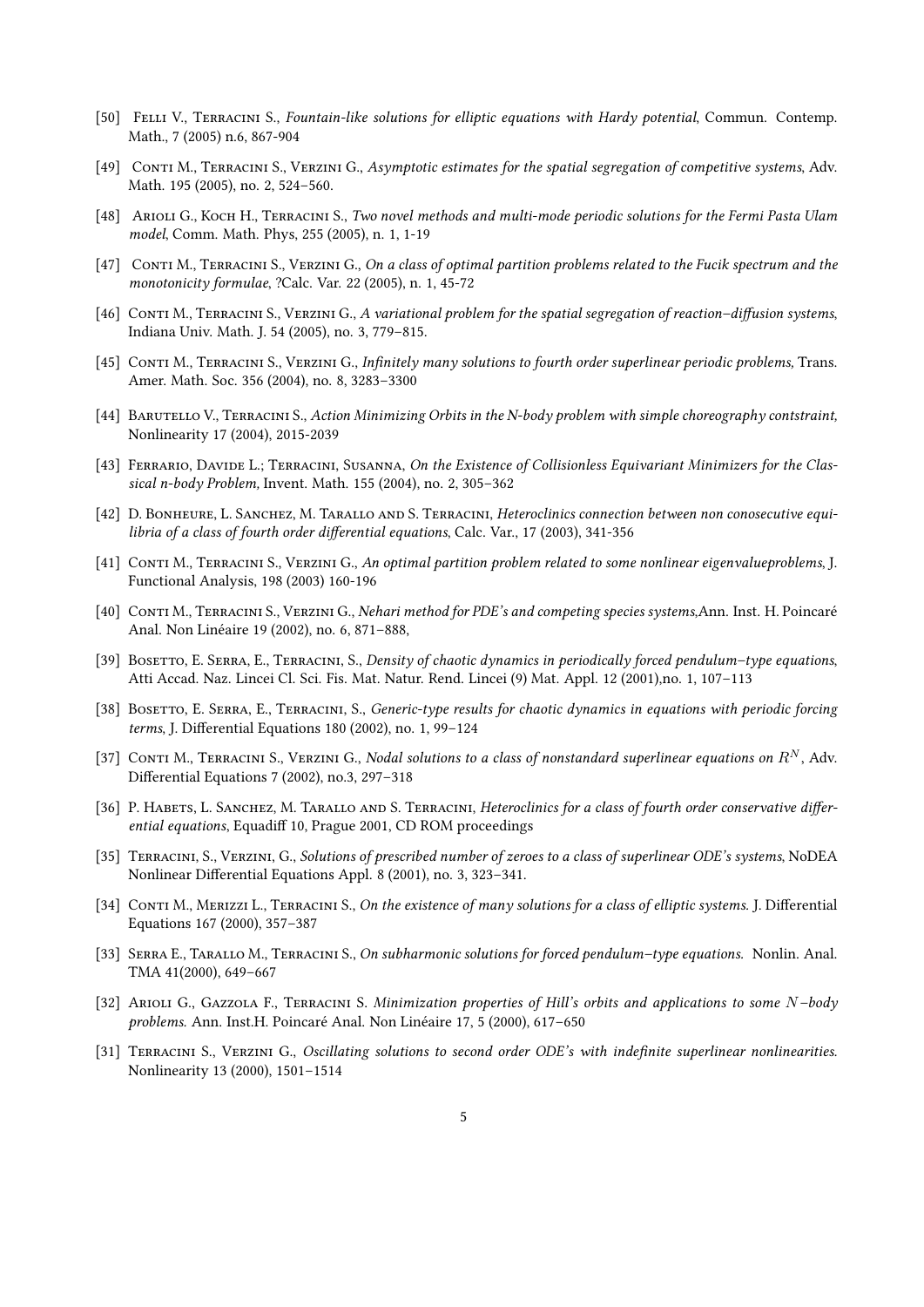- [30] CONTI M., TERRACINI S., Radial solutions of superlinear equations on  $\mathbf{R}^N$ . Part II: the forced case. Arch. Rational Mech.Anal. 153 (2000), 317–339
- [29] CONTI M., MERIZZI L., TERRACINI S., Radial solutions of superlinear equations on  $\mathbf{R}^N$ . Part I: a global variational approach. Arch. Rational Mech. Anal. 153 (2000), 291–316
- [28] Conti M., Merizzi L., Terracini S., Remarks on variational Methods and Lower–Upper solutions. NoDEA, 6 (1999), 371–393
- [27] AMAR M. TARALLO M., TERRACINI S., On the exponential decay for boundary layer problems. C. R. Acad. Sci. Paris Sér. I Math.328 (1999), no. 12, 1139–1144
- [26] Terracini S., Non degeneracy and chaotic motions for a class of Lagrangean Systems. Nonlinear Anal. 37 (1999), no. 3, Ser. A: Theory Methods, 337–361
- [25] MONTECCHIARI P., NOLASCO M., TERRACINI S., A global condition for periodic Duffing-like systems. Trans. Amer. Math. Soc. 351 (1999),no. 9, 3713–3724
- [24] RAMOS M., TERRACINI S., TROESTLER C., Superlinear indefinite elliptic problems and Pohožaev type identities. J. Funct. Anal. 159 (1998), no. 2, 596–628
- [23] RAMOS M., TERRACINI S., TROESTLER C., Problèmes elliptiques surlinéaires avec nonlinéarité sans signe défini. C. R. Acad. Sci.Paris S?r. I Math. 325 (1997), no. 3, 283–286
- [22] MONTECCHIARI P., NOLASCO M., TERRACINI S., Multiplicity of homoclinics for a class of time recurrent second order Hamiltonian systems. Calc. Var. Partial Differential Equations 5 (1997), no. 6, 523-555
- [21] PIEROTTI D., TERRACINI S., On a Neumann problem involving two critical Sobolev exponents: remarks on geometrical and topological aspects. Calc. Var. Partial Differential Equations 5 (1997), no. 3,271–291
- [20] ARIOLI G., GAZZOLA F., TERRACINI S., Multibump periodic motions of an infinite lattice of particles. Math. Z., 223 (1996),627–642
- [19] SERRA E., TARALLO M., TERRACINI S., On the structure of the solution set of forced pendulum–type equations. J.Differential Equations 131 (1996), no. 2, 189–208
- [18] SERRA E., TARALLO M., TERRACINI S., On the existence of homoclinic orbits for almost periodic second order systems. Ann. Inst.H. Poincaré Anal. Non Linéaire 13 (1996), no. 6, 783–812
- [17] TERRACINI S., On positive entire solutions to a class of equations with a singular coefficient and critical exponent. Adv. Differential Equations 1 (1996), no. 2, 241-264
- [16] Tarallo M., Terracini S., On the existence of periodic and solitary traveling waves in some non linear lattices. Dynam. Systems Appl. 4 (1995), no. 3, 429–458
- [15] TERRACINI S., Symmetry properties of positive solutions to some elliptic problems with nonlinear boundary conditions. Differential Integral Equations 8 (1995), no. 8, 1911-1922
- [14] PIEROTTI D., TERRACINI S., On a Neumann problem with critical exponent and critical nonlinearity on the boundary. Comm. Partial Differential Equations 20 (1995), no. 7-8, 1155-1187
- [13] MAJER P., TERRACINI S., On the existence of infinitely many periodic solutions to some problems of n-body type. Comm. Pure Appl.Math. 48 (1995), no. 4, 449–470
- [12] Majer P., Terracini S., Multiple periodic solutions to somen-body type problem via a collision index. Variational methods in nonlinear analysis (Erice, 1992), 245–262, Gordon and Breach,Basel, 1995
- [11] RAMOS M. ,TERRACINI S., Noncollision solutions to some singular dynamical systems with very weak forces. J.Differential Equations 118 (1995), no. 1, 121–152